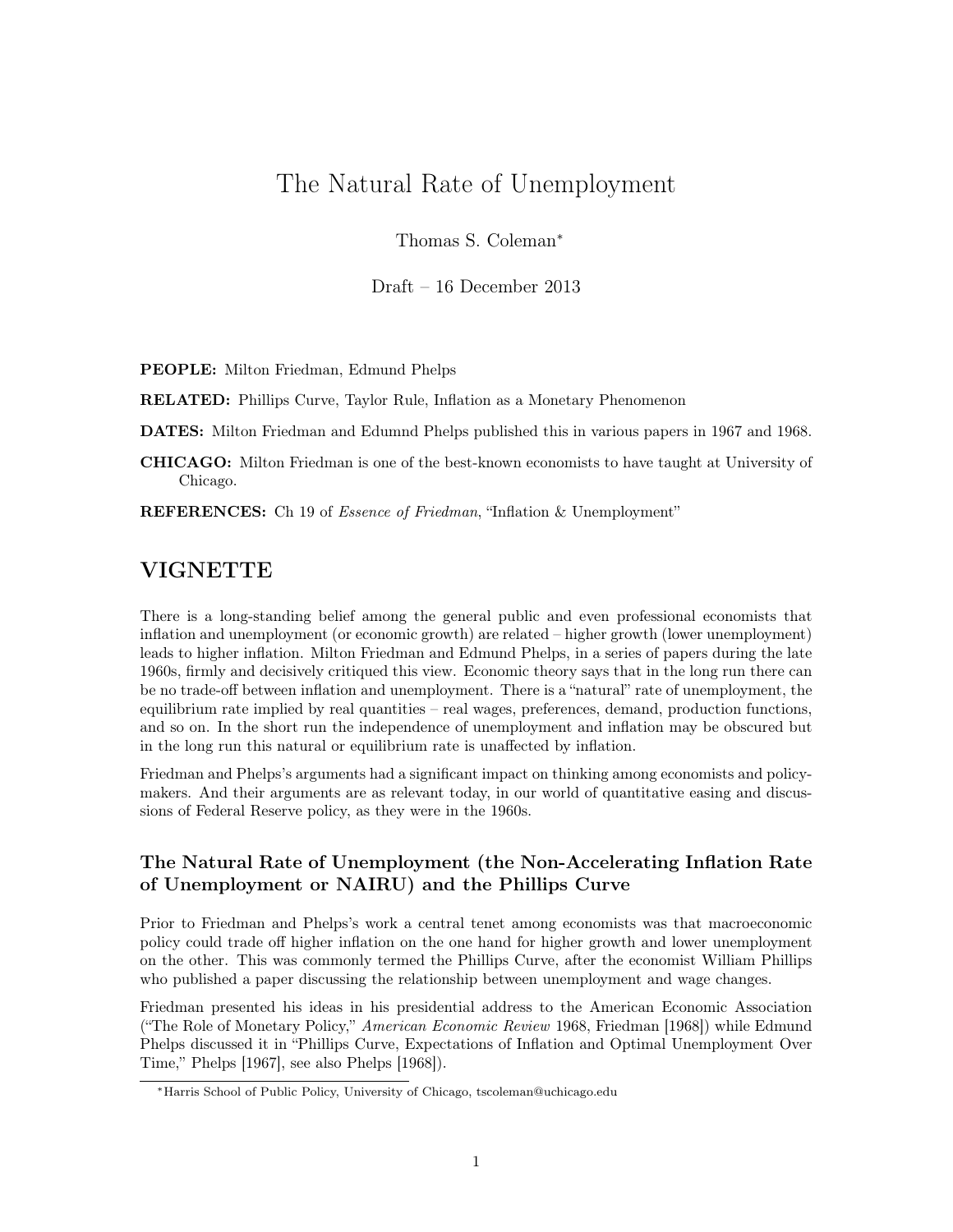The naïve Phillips curve posits "a stable negative relation between the level of unemployment and the rate of change of wages – high levels of unemployment being accompanied by falling wages, low levels of unemployment by rising wages." (quoted from Friedman's 1976 Nobel address "Inflation and Unemployment" Friedman [1976]). The move from rising wages to rising prices in general is then easy to imagine. This posited relationship is superficially appealing because it seems like, with low unemployment, employers would have to raise wages. But it confuses nominal wages with real wages.

Friedman's argument around the Phillips curve and the natural rate of unemployment was nicely elaborated in his 1976 Nobel address "Inflation and Unemployment", and the argument was simple. At its core was the argument that unemployment depends on real wages but that inflation may obscure the pattern of real wages and changes in wages. The first part of the argument was that there is a "natural rate" or equilibrium rate of unemployment implied by real quantities – real wages, preferences, demand, production functions, and so on. The word "natural" in this context is not meant to have a normative meaning, nor is it meant to imply that it is unchanging. The term simply means the rate that will result from equilibrium in the markets. The natural rate has also come to be called the NAIRU or non-accelerating inflation rate of unemployment.

The second, and truly insightful part of the argument, was to show that unexpected inflation may push employers and workers from the natural rate, with positive inflation causing a lower unemployment rate – the classic Phillips curve. But most importantly, this effect is only temporary and is dependent on the inflation being unexpected. This was a powerful, in fact fatal, argument against the Phillips curve as a policy tool, a tool which could be used to "fine tune" the economy and exploit a trade-off between higher inflation versus lower unemployment.

To see the second part of the argument let us start by ignoring inflation. Consider an employer who experiences a rise in the price of his output relative to other goods – this effectively lowers the real wage and will induce an increase in the firm's labor demand. Then consider an employee who experiences a rise in the wage relative to all other goods – this effectively raises the real wage and will induce an increase in labor supply.

So far this is straightforward price theory – labor supply and demand both depend on real wages, with demand going up when real wages go down and supply going up when real wages go up. But then Friedman applied a key insight – inflation can obscure changes in prices in just such a way that makes it seem that real wages go down for employers and up for employees. This induces employers to demand more labor, workers to supply more, and unemployment to go down.

Friedman's argument that inflation can make real wages appear to go both down and up is simple although, on further consideration, it is a deep insight into the purpose and power of the price mechanism and the costs of inflation in obscuring and degrading the signals provided by prices.

When an employer experiences a rise in the price of his output he will take this, at least partly, as a rise in the real price of his output. Again, Friedman says it best (from his 1976 Nobel address Friedman [1976]):

In an environment in which changes are always occurring in the relative demand for different goods, he [the employer] will not know whether this change is special to him or pervasive. It will be rational for him to interpret it as at least partly special and react to it, by seeking to produce more to sell at what he now perceives to be a higher than expected market price for future output. He will be willing to pay higher nominal wages than he had been willing to pay before. . . . A higher nominal wage can therefore mean a lower real wage as perceived by him.

To workers the situation is different: what matters to them is the purchasing power of wages . . . over all goods in general. . . . A rise in nominal wages may be perceived by workers as a rise in real wages and hence call forth an increased supply, at the same time that it is perceived by employers as a fall in real wages and hence calls for an increased offer of jobs.

. . .